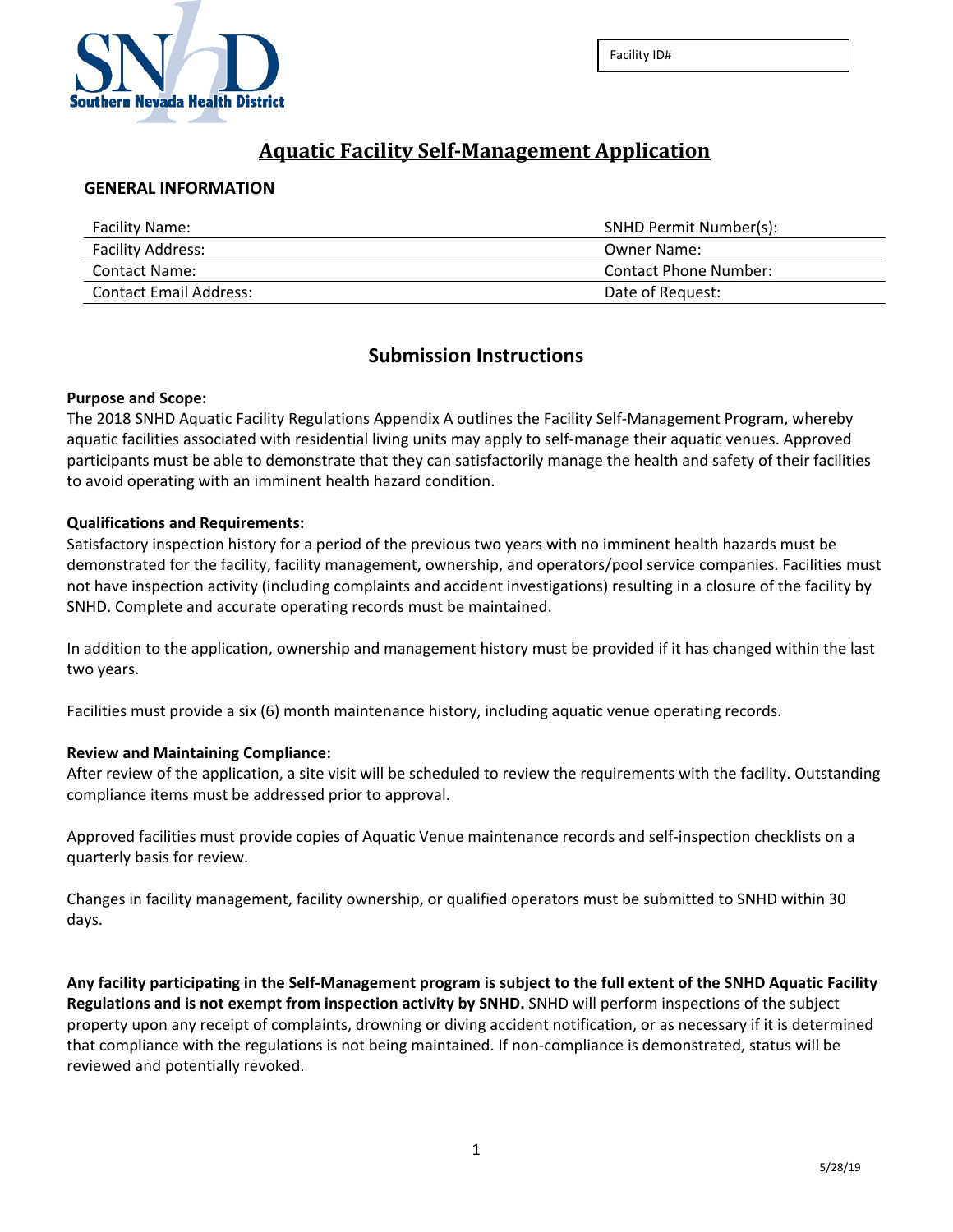

Facility ID#

**Facility Self-Management Program -** All information below **MUST** be provided or your application will not be processed.

### **Facility Type**

Apartment Community Homeowner's Association Condominium Community Cooperative Living Community Townhouse Community Other Residential Facility Type

- **1. Date of most recent sale of the property** (if applicable):
- **2. Date of most recent transfer of property management** (If applicable):
- **3. Property management company/community manager name:**
- **4. Qualified Operator/Pool Company name** (list all certified individuals servicing the property)**:**
- **5. Has the AQUATIC FACILITY been closed by SNHD as a result of an inspection, accident investigation, or complaint investigation within the last two years?** (if yes, indicate dates)
- **6. Has the PROPERTY MANAGEMENT COMPANY had any associated aquatic facility closed by SNHD as a result of an inspection, accident investigation, or complaint investigation within the last two years?** (if yes, indicate dates and facility names)
- **7. Has the QUALIFIED OPERATOR/POOL COMPANY had any associated aquatic facility closed by SNHD as a result of an inspection, accident investigation, or complaint investigation within the last two years?** (if yes, indicate dates and facility names)